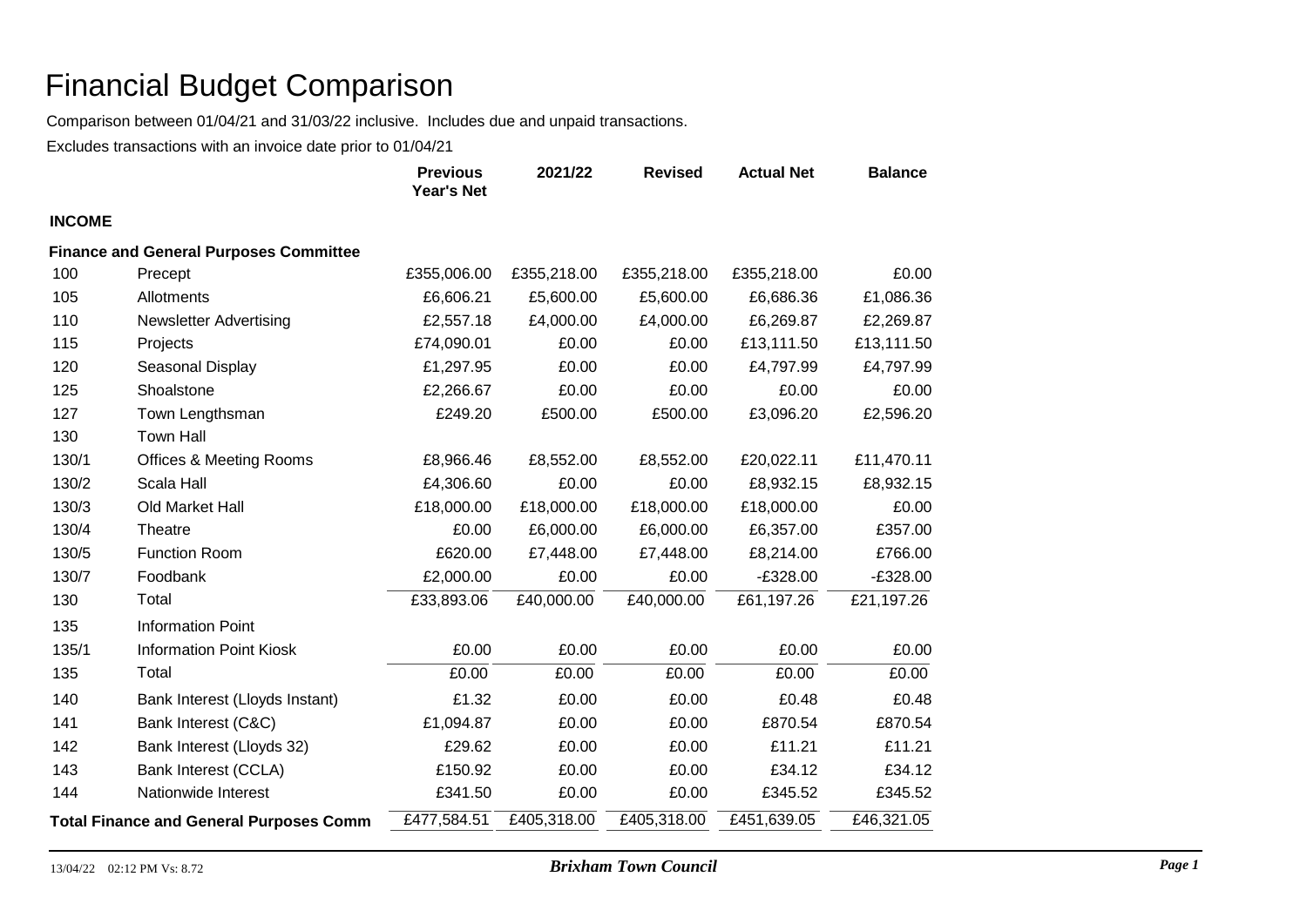Comparison between 01/04/21 and 31/03/22 inclusive. Includes due and unpaid transactions.

|                     |                                               | <b>Previous</b><br><b>Year's Net</b> | 2021/22     | <b>Revised</b> | <b>Actual Net</b> | <b>Balance</b> |
|---------------------|-----------------------------------------------|--------------------------------------|-------------|----------------|-------------------|----------------|
| <b>Total Income</b> |                                               | £477,584.51                          | £405,318.00 | £405,318.00    | £451,639.05       | £46,321.05     |
| <b>EXPENDITURE</b>  |                                               |                                      |             |                |                   |                |
|                     | <b>Finance and General Purposes Committee</b> |                                      |             |                |                   |                |
| 3000                | Audit                                         | £1,760.00                            | £1,760.00   | £1,760.00      | £1,760.00         | £0.00          |
| 3005                | <b>Bank Charges</b>                           | £159.85                              | £332.00     | £332.00        | £375.93           | $-E43.93$      |
| 3020                | Courses                                       |                                      |             |                |                   |                |
| 3020/1              | Councillors                                   | £0.00                                | £1,000.00   | £1,000.00      | £122.44           | £877.56        |
| 3020/2              | <b>Staff</b>                                  | £0.00                                | £5,125.00   | £5,125.00      | £2,452.33         | £2,672.67      |
| 3020/3              | Rechargeable Training                         | £0.00                                | £0.00       | £0.00          | £300.00           | $-£300.00$     |
| 3020                | Total                                         | £0.00                                | £6,125.00   | £6,125.00      | £2,874.77         | £3,250.23      |
| 3025                | <b>Information Technology</b>                 | £2,804.17                            | £4,175.00   | £4,175.00      | £3,213.26         | £961.74        |
| 3030                | Meetings                                      | £573.90                              | £120.00     | £120.00        | £119.90           | £0.10          |
| 3031                | Meetings (P/Cash)                             | £5.42                                | £0.00       | £0.00          | £0.00             | £0.00          |
| 3035                | <b>Members Allowance</b>                      | £831.26                              | £750.00     | £750.00        | £481.92           | £268.08        |
| 3040                | Newsletter                                    | £11,827.08                           | £11,825.00  | £11,825.00     | £13,368.58        | $-E1,543.58$   |
| 3050                | Postage & Carriage                            | £334.00                              | £400.00     | £400.00        | £369.28           | £30.72         |
| 3051                | Postage & Carriage (P/Cash)                   | £5.57                                | £0.00       | £0.00          | £0.00             | £0.00          |
| 3055                | <b>Professional Fees</b>                      | £196.00                              | £1,500.00   | £1,500.00      | £25.00            | £1,475.00      |
| 3065                | <b>Staff Salaries</b>                         | £181,897.64                          | £215,000.00 | £215,000.00    | £185,465.47       | £29,534.53     |
| 3070                | Stationery                                    | £1,638.36                            | £1,500.00   | £1,500.00      | £1,534.90         | $-£34.90$      |
| 3071                | Stationery (P/Cash)                           | £0.00                                | £0.00       | £0.00          | £0.00             | £0.00          |
| 3075                | Subscriptions                                 | £2,332.06                            | £3,100.00   | £3,100.00      | £2,179.24         | £920.76        |
| 3080                | Travel                                        | £51.10                               | £400.00     | £400.00        | £122.85           | £277.15        |
| 3081                | Travel (P/Cash)                               | £0.00                                | £0.00       | £0.00          | £0.00             | £0.00          |
| 3090                | <b>Community Projects Fund</b>                |                                      |             |                |                   |                |
| 3090/3              | General                                       | £260.00                              | £51,020.00  | £63,430.28     | £40,983.38        | £22,446.90     |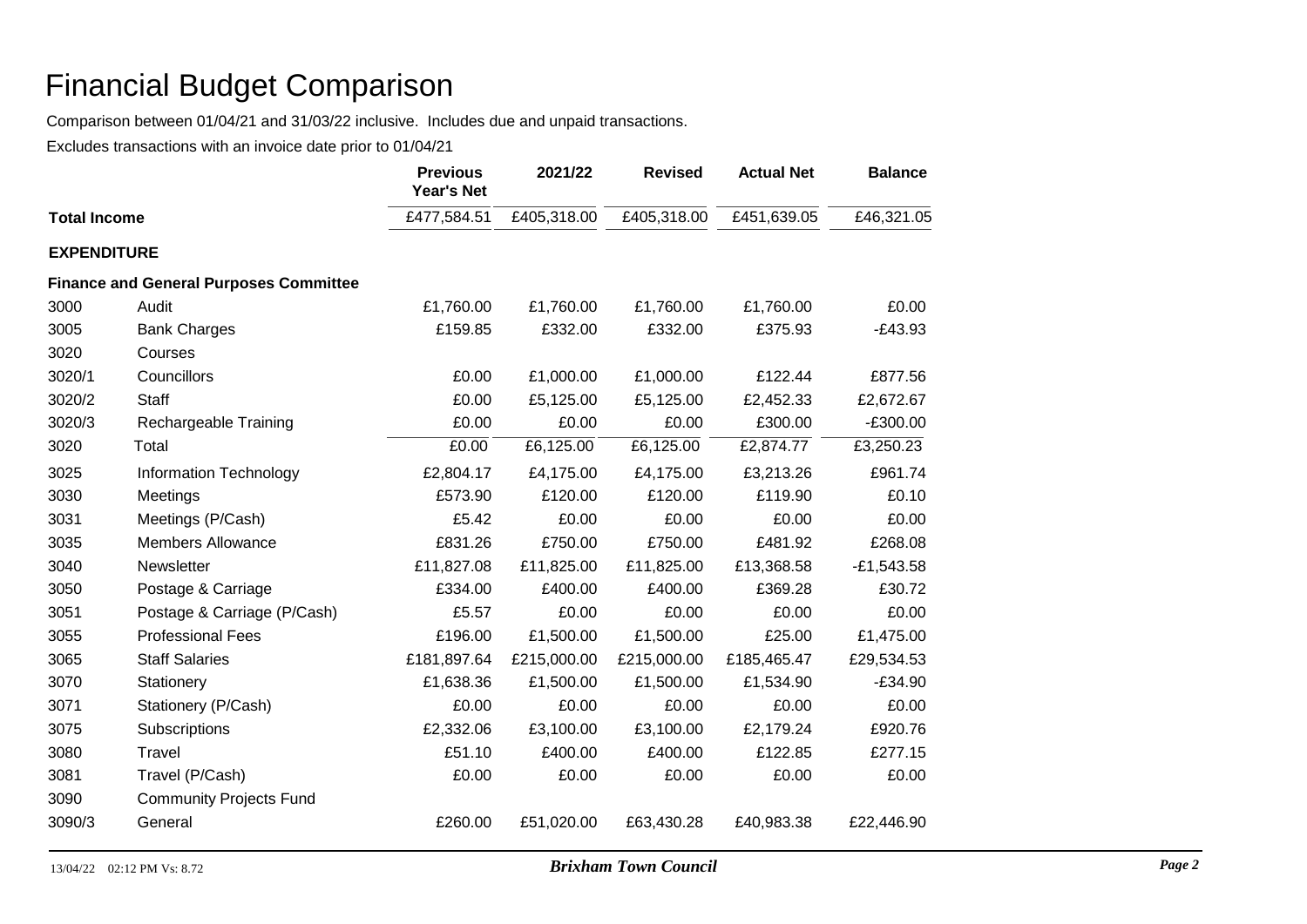Comparison between 01/04/21 and 31/03/22 inclusive. Includes due and unpaid transactions.

|                          |                                                  | <b>Previous</b><br>Year's Net | 2021/22     | <b>Revised</b> | <b>Actual Net</b> | <b>Balance</b> |
|--------------------------|--------------------------------------------------|-------------------------------|-------------|----------------|-------------------|----------------|
| 3090                     | Total                                            | £260.00                       | £51,020.00  | £63,430.28     | £40,983.38        | £22,446.90     |
| 3091                     | Projects General (P/Cash)                        | £0.00                         | £0.00       | £0.00          | £0.00             | £0.00          |
| 3105                     | <b>Town Hall</b>                                 | £0.00                         | £0.00       | £0.00          | £0.00             | £0.00          |
| 3110                     | H&S / Fire Prevention / Scheduled<br>Inspections | £2,957.41                     | £4,000.00   | £4,000.00      | £1,927.98         | £2,072.02      |
| 3115                     | Insurance                                        | £5,143.11                     | £5,514.00   | £5,514.00      | £5,162.18         | £351.82        |
| 3120                     | Rates                                            | £0.00                         | £10,800.00  | £10,800.00     | £2,738.26         | £8,061.74      |
| 3125                     | <b>Repairs and Renewals</b>                      | £18,684.99                    | £22,500.00  | £44,462.00     | £27,860.89        | £16,601.11     |
| 3126                     | Repairs & Renewals (P/Cash)                      | £17.50                        | £0.00       | £0.00          | £0.00             | £0.00          |
| 3130                     | Service Level Agreement                          | £1,803.67                     | £4,100.00   | £4,100.00      | £2,677.83         | £1,422.17      |
| 3135                     | <b>Utilities</b>                                 | £17,783.27                    | £26,500.00  | £26,500.00     | £15,564.60        | £10,935.40     |
| 3140                     | Allotments                                       | £1,535.66                     | £2,000.00   | £2,000.00      | £1,431.40         | £568.60        |
| 3141                     | Allotments (P/Cash)                              | £51.50                        | £0.00       | £0.00          | £0.00             | £0.00          |
| 3150                     | Grants                                           | £6,758.17                     | £32,500.00  | £36,920.00     | £18,500.00        | £18,420.00     |
| 3160                     | Seasonal Displays                                | £22,297.00                    | £28,000.00  | £28,000.00     | £27,547.93        | £452.07        |
| 3165                     | Shoalstone Pool                                  | £2,126.67                     | £0.00       | £40,000.00     | £40,000.00        | £0.00          |
| 3175                     | Town Lengthsman                                  |                               |             |                |                   |                |
| 3175/1                   | Equipment / Materials                            | £5,055.26                     | £2,100.00   | £2,100.00      | £1,969.03         | £130.97        |
| 3175/2                   | Vehicle Insurance / Maintenance                  | £1,188.77                     | £2,937.00   | £2,937.00      | £3,063.74         | $-£126.74$     |
| 3175                     | Total                                            | £6,244.03                     | £5,037.00   | £5,037.00      | £5,032.77         | £4.23          |
| 3176                     | Vehicle Insurance / Maintenance<br>(P/C)         | £3.95                         | £0.00       | £0.00          | £0.00             | £0.00          |
|                          | <b>Total Finance and General Purposes Commi</b>  | £290,083.34                   | £438,958.00 | £517,750.28    | £401,318.32       | £116,431.96    |
| <b>Total Expenditure</b> |                                                  | £290,083.34                   | £438,958.00 | £517,750.28    | £401,318.32       | £116,431.96    |